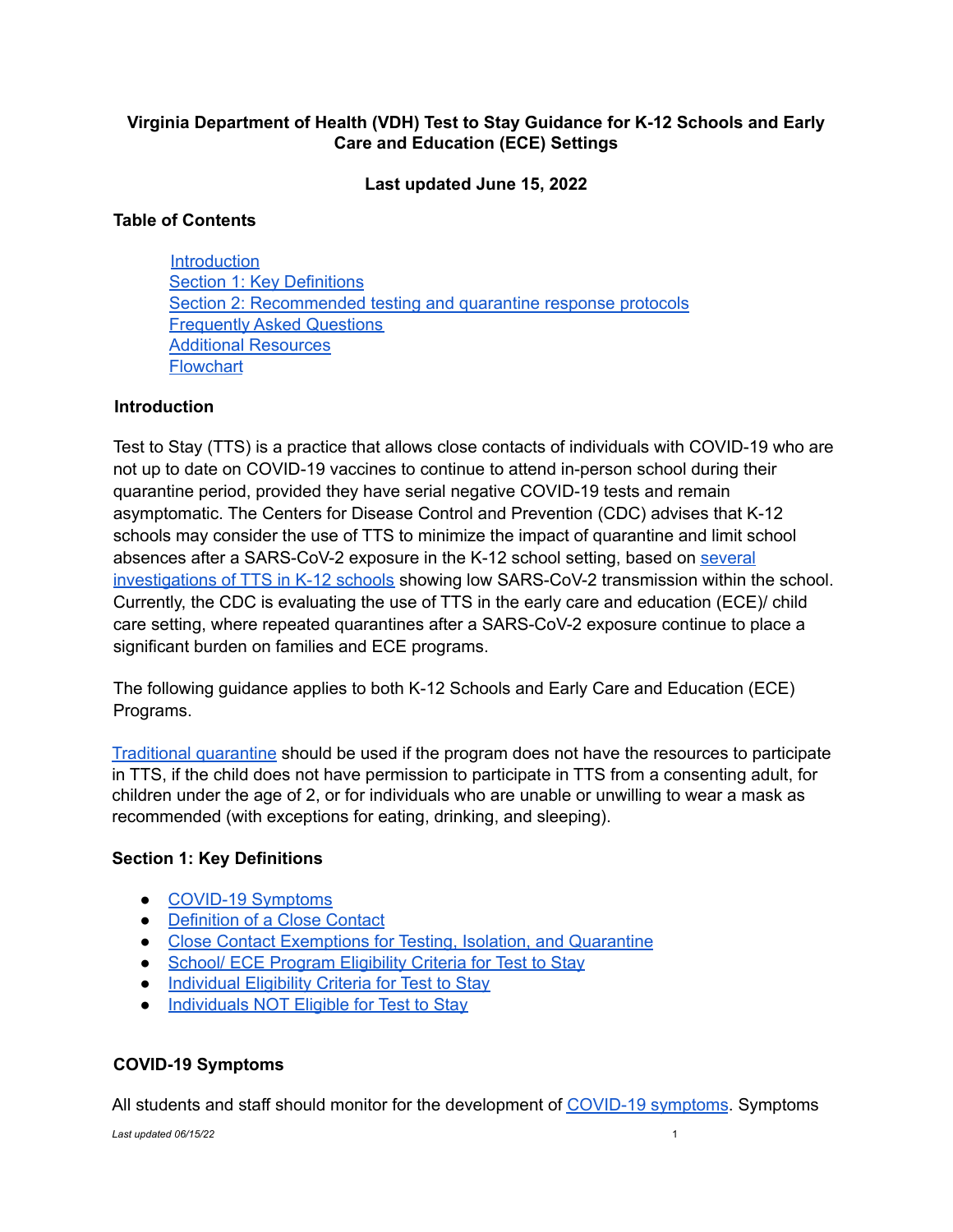may range from mild to severe and often develop 2-14 days after exposure. The list below is not comprehensive, and individuals may use the CDC Symptoms Self-Checker to further assess their symptoms.

- Fever or chills
- Cough
- Shortness of breath or difficulty breathing
- Fatigue
- Muscle or body aches
- Headache
- New loss of taste or smell
- Sore throat
- Congestion or runny nose
- Nausea or vomiting
- Diarrhea

If any emergency warning signs are present, including trouble breathing, persistent pain or pressure in the chest, new confusion, inability to wake or stay awake, pale, gray, or blue-colored skin, lips, or nail beds, or any other severe or concerning symptoms, please call 911 or seek care immediately.

Individuals who develop symptoms of COVID-19 are not eligible for TTS, even if they have a negative test for COVID-19 or are evaluated by a healthcare provider and have an alternate diagnosis. These individuals must follow procedures for traditional quarantine (Protocol A-2).

# **Definition of a Close Contact**

An individual is more likely to get COVID-19 if they are in close contact with a person who has COVID-19 while they are contagious or still able to spread illness to others.

Close contact means:

- Being within 6 feet of a person who has COVID-19 for a total of 15 minutes or more over a 24-hour period, or
- Having direct exposure to respiratory secretions (e.g., being coughed or sneezed on, sharing a drinking glass or utensils, kissing)

People who are exposed to someone with COVID-19 after they completed at least 5 days of isolation are not considered close contacts.

People with COVID-19 can pass the COVID-19 virus to their close contacts starting from 2 days before they become sick (or 2 days before they test positive if they never had symptoms).

Exception: In indoor and outdoor K-12 settings, a student who was within 3 to 6 feet of an infected student is not considered a close contact as long as both students wore well-fitting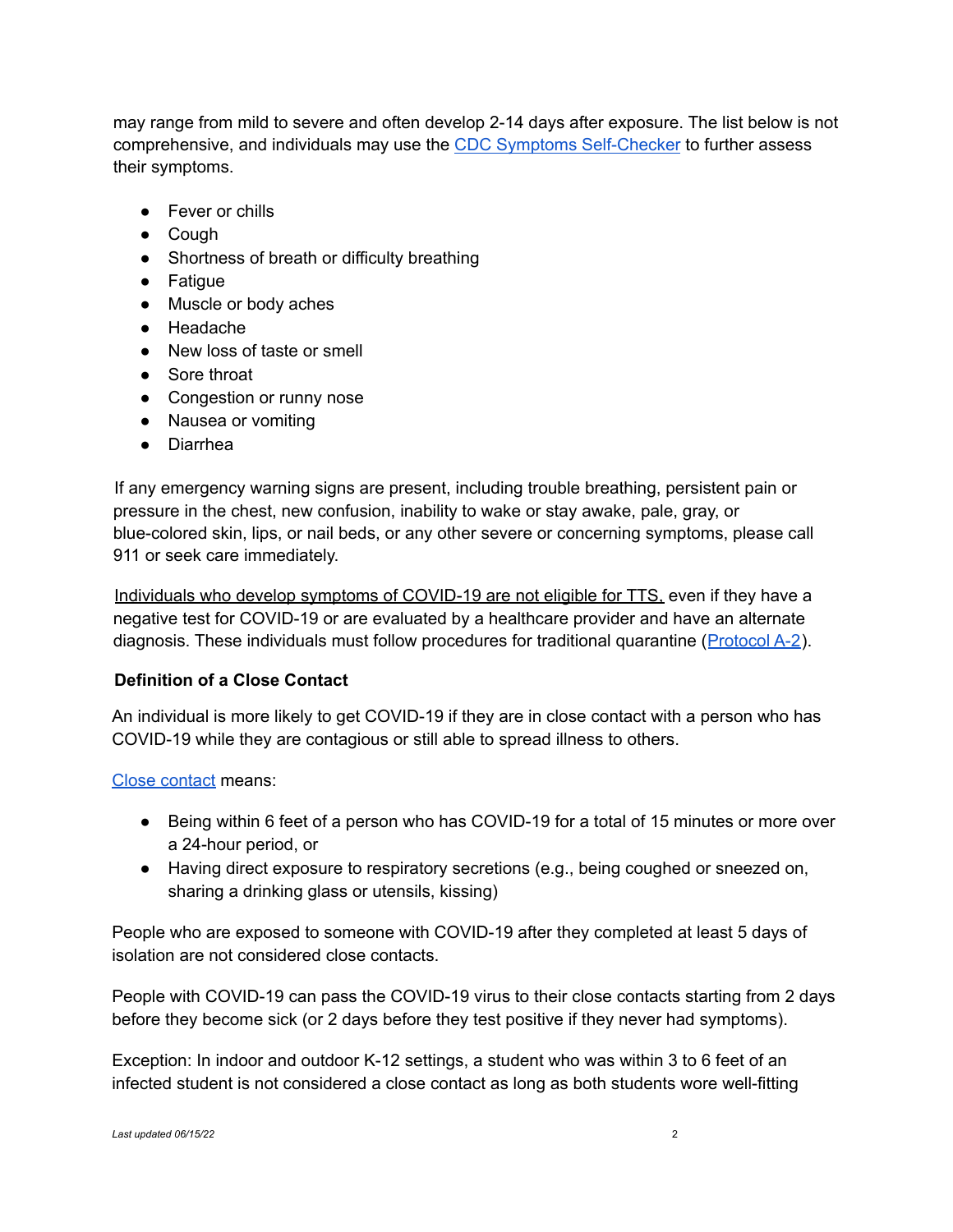masks the entire time. This exception may also be applied to school buses when the following criteria are met:

- Documented seating charts, and
- Assurance that masks are worn and students remain in assigned seats, either via video monitoring if available, or attestation from the bus driver or monitor.

The K-12 exception does not apply to teachers, staff, or other supervising adults in the school setting. This means that the standard close contact definition is applied when assessing exposure in a K-12 setting that involves a student with an infected adult or an exposed adult.

# **Close Contact Exemptions for Testing, Isolation, and Quarantine**

Certain close contacts may be exempt from TTS and traditional quarantine. These include the following:

- **Asymptomatic close contacts who recently had COVID-19:** People who have had confirmed COVID-19 in the past 6 months (testing positive using a viral test), as long as they do not develop new symptoms. This is different from CDC Quarantine Guidance that defines this period as 90 days. Of note, VDH recommends that the following groups continue to follow CDC guidance using a 90 day period: healthcare workers and staff or residents of long term care facilities, correctional facilities, or homeless shelters.
- **Asymptomatic close contacts who are up to date on COVID-19 vaccines:** Up to date with vaccines means a person has received all doses in the primary series and all boosters recommended, when eligible. VDH generally recommends quarantine for anyone who is not up-to-date if they come into close contact with a person who is infectious with COVID-19. However, to minimize disruption to in-person learning, students ages 5-11 years who completed their COVID-19 primary vaccine series but have not yet received a booster can forgo quarantine until the start of the 2022-2023 academic school year. At that time, all students should follow general CDC Quarantine Guidance, and should quarantine if they are not up to date on COVID-19 vaccines (including booster doses, when eligible). Therefore, those ages 12 years and older who have received all recommended vaccine doses (including boosters and additional primary shots for some immunocompromised people), are not required to quarantine after a close contact exposure.
- **K-12 close contacts who were masked and physically distanced:** Students who are exposed to a COVID-19 positive student in indoor or outdoor K-12 settings while both individuals were masked and spaced at least 3 feet apart.
- **K-12 school bus close contacts who were masked and physically distanced**: Students who are exposed to a COVID-19 positive student in a school bus while both individuals were masked and spaced at least 3 feet apart, as long as the following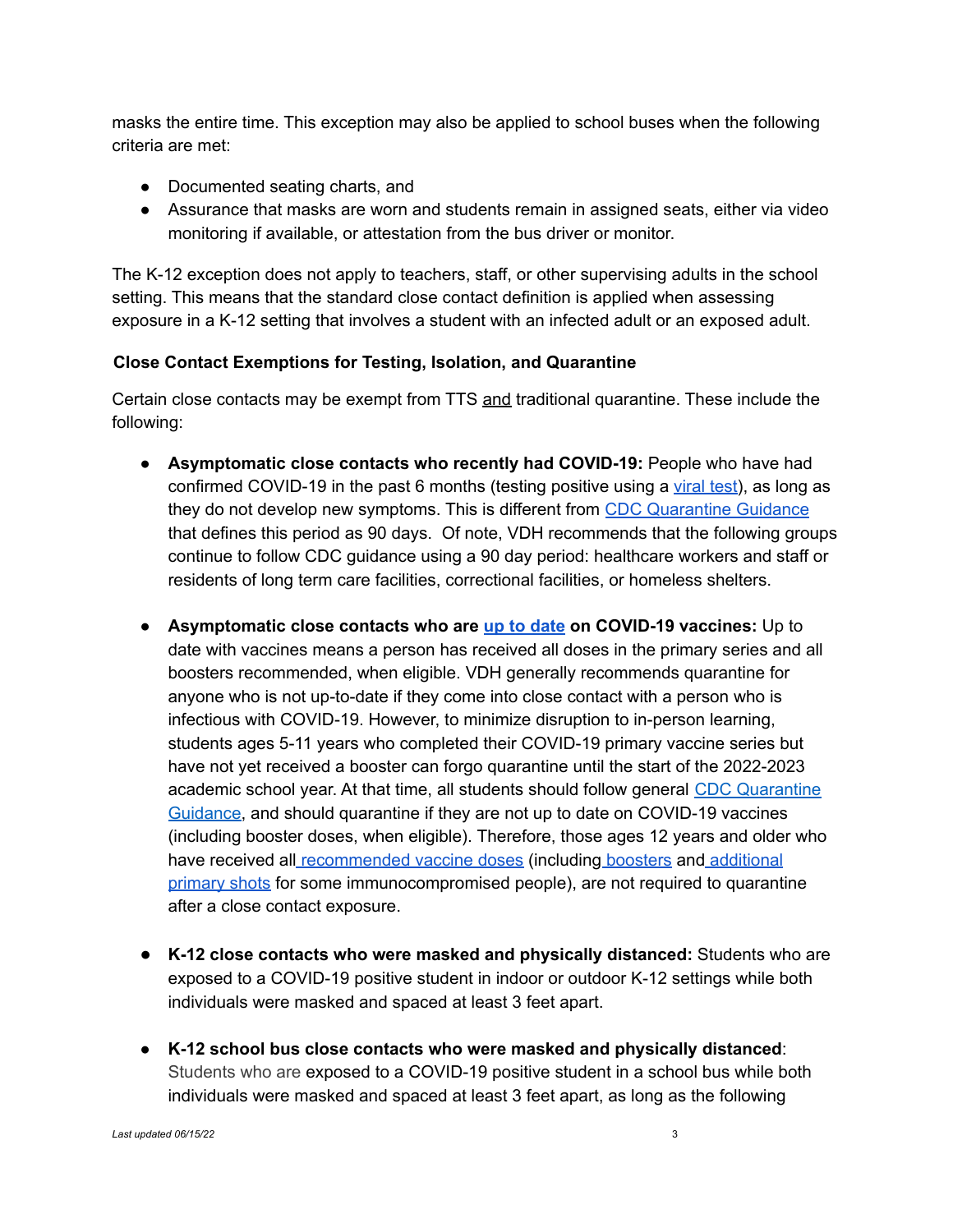conditions are met in the school bus: documented seating chart and assurance that masks are worn and students remain in assigned seats via video monitoring or attestation from the bus driver or monitor.

● **Contact of a close contact:** People who have had close contact with a person who was a close contact to someone with COVID-19 ("contact of a contact"). If the contact tests positive for COVID-19, then the person should follow TTS or quarantine protocols.

# **School or ECE Program Eligibility Criteria for Test to Stay**

In accordance with CDC guidance and COVID-19 Community Level Guidance, VDH recommends that all ECE programs consider implementing layered prevention strategies based on the COVID-19 Community Level, including vaccination of eligible individuals, masking of individuals 2 years of age or older, physical distancing and cohorting, ventilation, handwashing and respiratory hygiene, and cleaning and disinfecting. Programs that implement TTS should consider the potential additional risk of COVID-19 transmission introduced by allowing known close contacts to remain in the program when making decisions about the right combination of prevention strategies.

In addition, VDH recommends that schools have the following:

- Adequate resources to conduct TTS; including a designated school point of contact who will be responsible for managing testing data, is capable of providing guidance to students and parents, and to whom questions can be referred.
- Adequate resources to track and report information to the health department as requested.

# **Individual Eligibility Criteria for Test to Stay**

VDH recommends that TTS only be used for individuals aged 2 years or older. Children less than 2 years of age are not eligible to participate as they are not able to wear masks and there are no rapid COVID-19 antigen tests licensed for use in this age group. Students, teachers, and staff are eligible to participate if they meet the criteria below.

- **● Asymptomatic Close Contact of an Individual with COVID-19** An individual who has been identified as a close contact AND remains asymptomatic, who would otherwise be directed to quarantine according to routine protocol. The exposure can be one that occured at the school or ECE Program, in the community, or in the household. The exposure may be masked or unmasked.
- **● Remains Asymptomatic** Has not developed any signs or symptoms of COVID-19 at any time since their exposure.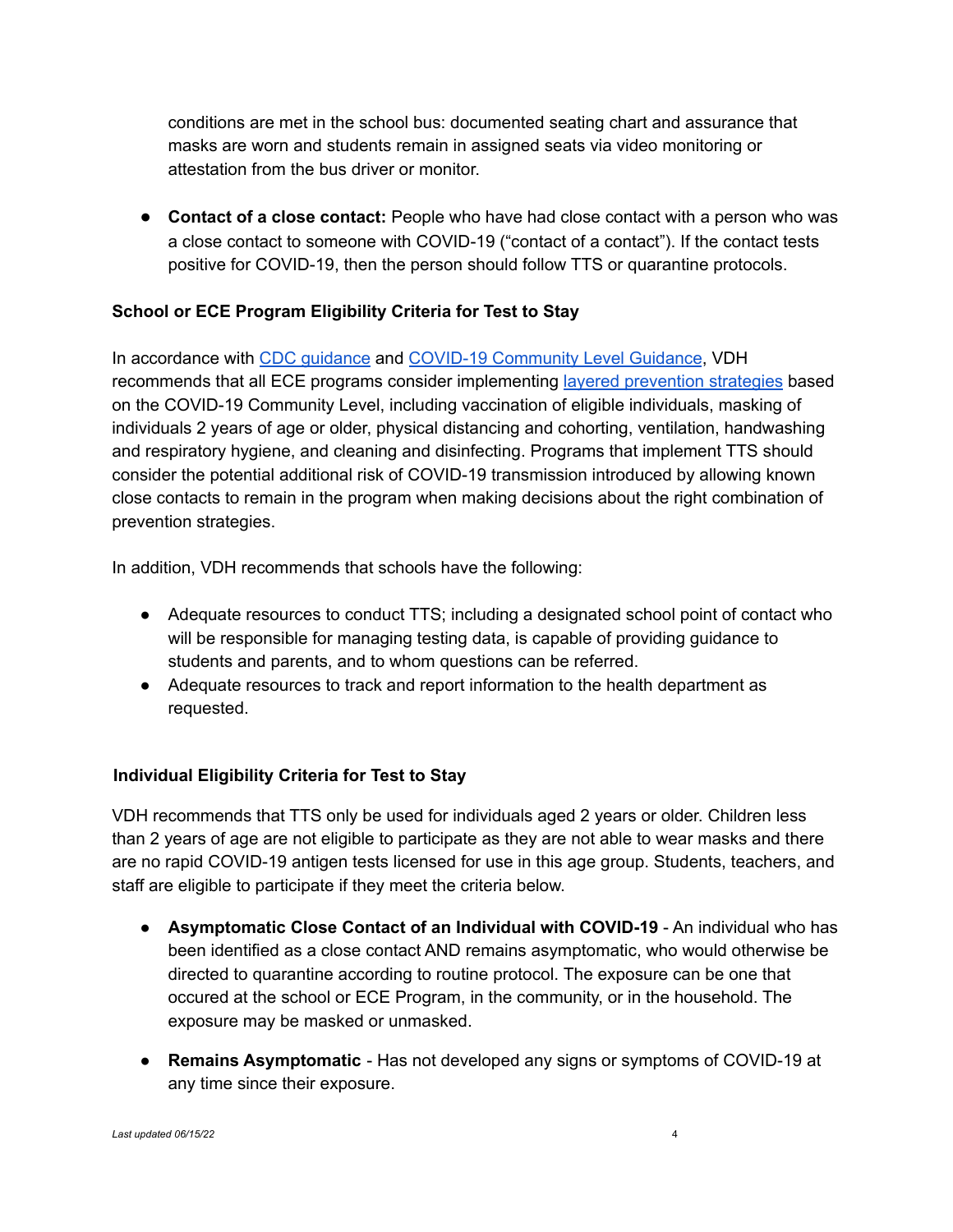- **● Not Up to Date on COVID-19 Vaccines and Recommended to Quarantine, including:**
	- **○** Students age <5 years who are not vaccinated;
	- **○** Students age 5-11 years old who have not received the primary series (two doses) of vaccines for COVID-19;
	- **○** Students, teachers, and staff age 12 years and older who have not received all recommended vaccine doses, including boosters and additional primary shots for some immunocompromised people.
- **Able to Mask-** Able to wear a mask while at the school or ECE program during the 5 day TTS quarantine period followed by 5 additional days of mask use (exceptions for eating, drinking, and sleeping). Schools and ECE programs implementing Test to Stay should consider privacy and confidentiality concerns for students participating in Test to Stay in light of any other school masking policies.
- **Remains Asymptomatic** Has not developed any signs or symptoms of COVID-19 at any time since their exposure.
- **Consents to Participation.** Consent should be provided by the individual (in the case of an adult teacher or staff member), or by the parent/guardian (in the case of a child under the age of 18). The participating individual or parent/guardian agrees to:
	- Sign the consent form to participate in TTS.
	- Conduct active monitoring for signs and symptoms of COVID-19 each day before and after school or ECE program attendance.
	- Immediately contact their or their child's healthcare provider and school if any signs or symptoms of COVID-19 develop.
	- Refrain from attending the school or child care facility (in the case of adult teacher or staff), or sending the participating child to the school or child care facility if any signs or symptoms of COVID-19 develop.
	- Notify the school or child care facility of any new or additional close contact exposure to an individual with COVID-19 or suspected COVID-19 that is identified while participating in Test to Stay.
	- Promptly leave or pick up their child from the school or ECE program, should they test positive or develop signs or symptoms of COVID-19 while at school.
	- $\circ$  Comply with public health recommendations for quarantine when not attending the school or ECE program. (i.e. Stay home away from others.)
- **No Special Circumstances** If a school or ECE program is experiencing an outbreak of COVID-19 that has been difficult to control or is unusual in size or scope, regional and local epidemiologists may apply professional judgment and recommend that the TTS method be temporarily paused and traditional quarantine standards applied until the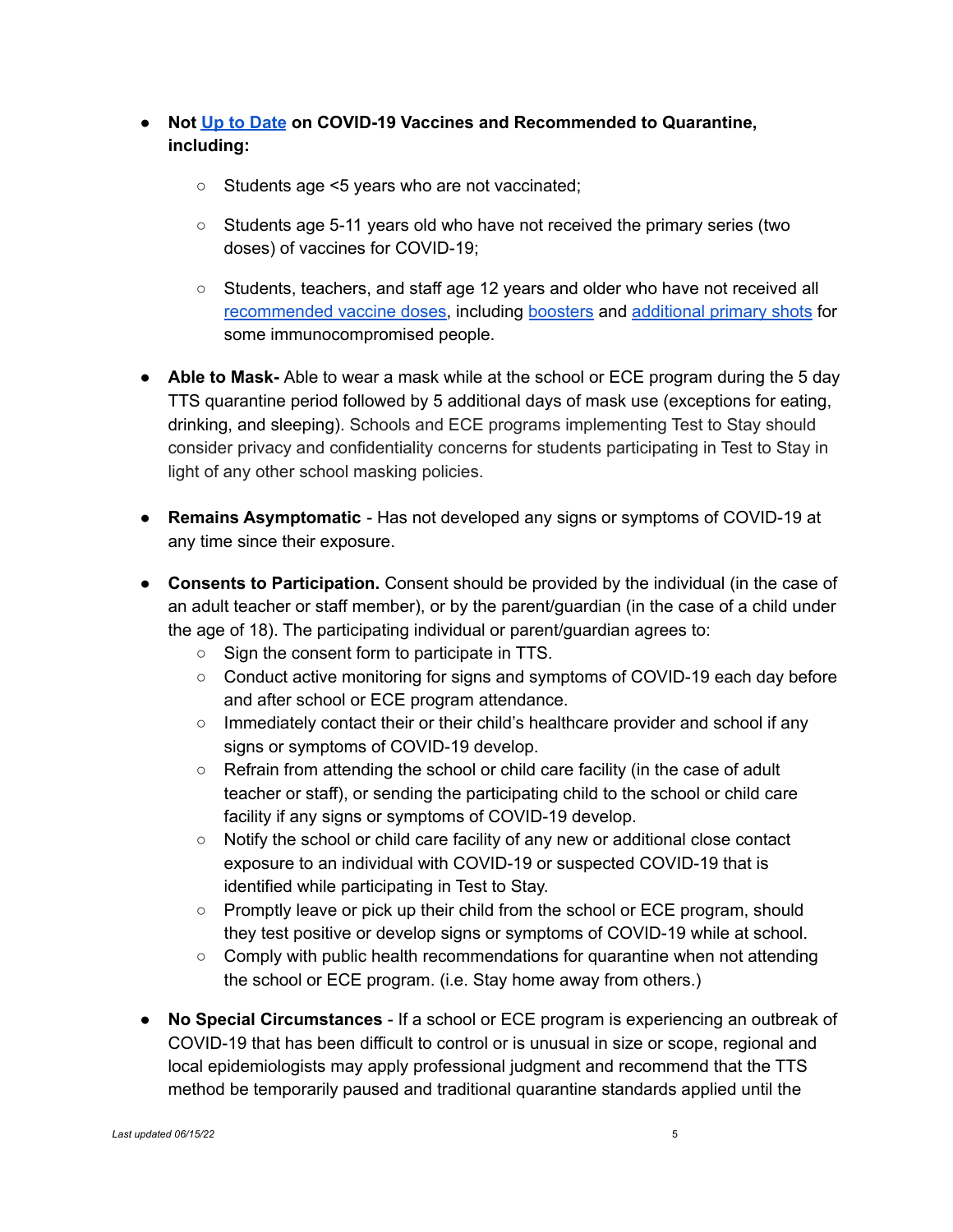situation is stabilized.

# **Individuals NOT Eligible for Test to Stay**

- Children less than 2 years of age
- Individuals who are up-to-date on COVID-19 vaccines (not necessary as these individuals do not need to quarantine)
- Individuals who test positive for COVID-19
- **●** Individuals with signs or symptoms of COVID-19
- **●** Individuals who are not able to wear masks
- All other individuals exempt from quarantine (see Close Contact Exemptions above)

## **Section 2: Recommended testing and quarantine response protocols**

- Protocol A: For asymptomatic close contacts
- Protocol B: For individuals who test positive for COVID-19
- Protocol C: For symptomatic individuals

Please see **Flowchart** for an overview of Test to Stay Guidance.

#### **Protocol A: For asymptomatic close contacts**

Close contacts who are asymptomatic, not up to date on COVID-19 vaccines, and not exempt from TTS and quarantine should follow Protocol A (see chart below.)

Close contacts who are up to date on COVID-19 vaccines and are asymptomatic do not need to follow Protocol A and may remain in the classroom and fully engaged in all activities. If any symptoms develop, they should immediately isolate at home and follow Protocol C: For symptomatic individuals.

## **Protocol A: For eligible asymptomatic close contacts**

## **Eligible for Test to Stay:** Yes

**Brief Summary:** Eligible close contacts who are asymptomatic and do not qualify for the exemptions listed above may opt to participate in TTS (Protocol A-1) or traditional quarantine (Protocol A-2).

## **Protocol A-1: Test to Stay**

**Duration:** Five (5) days from the date of exposure (Exposure date = Day 0)

**Return to School:** Eligible close contacts may remain in school as long as all of the following conditions are met:

• The individual remains asymptomatic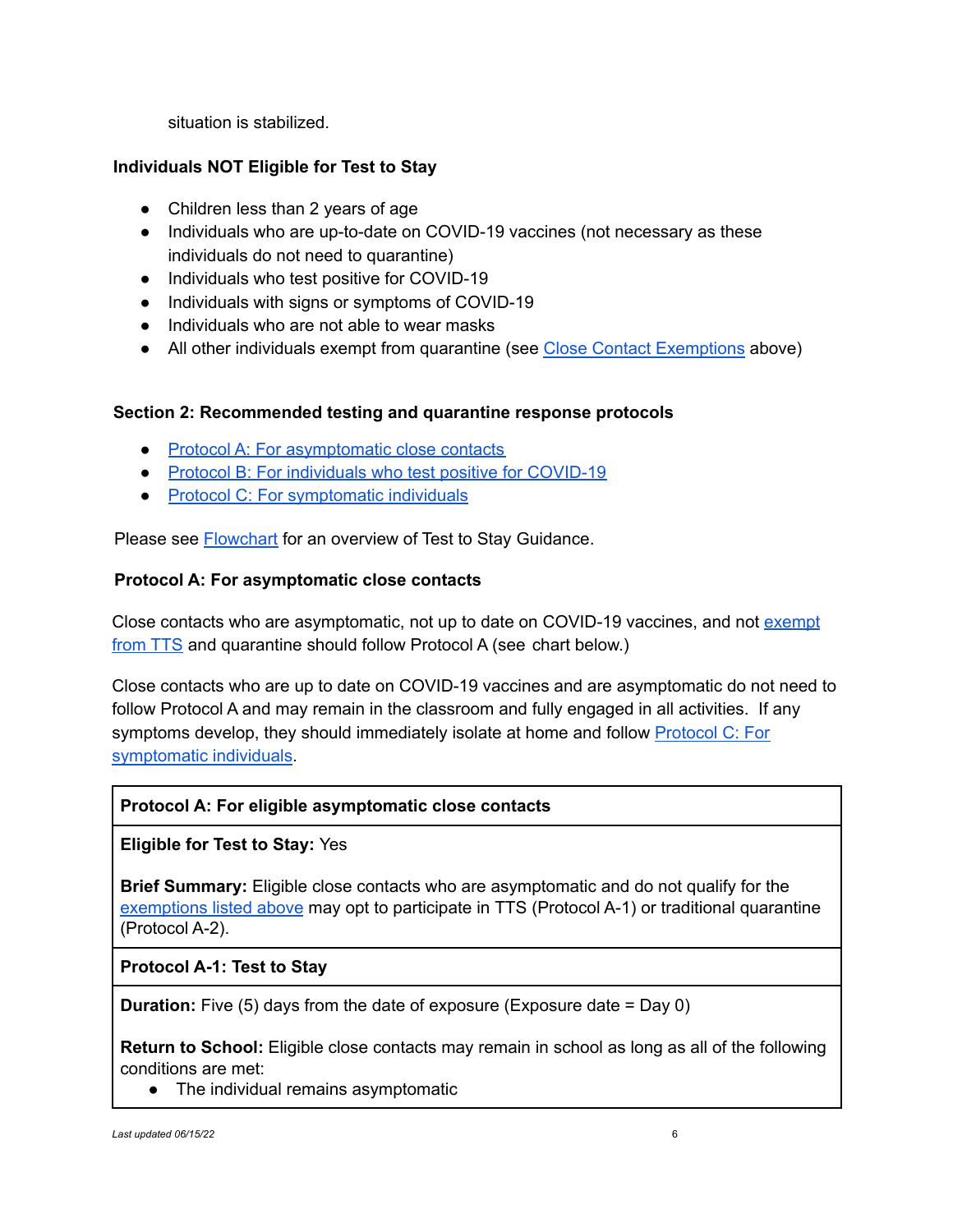- The individual wears a mask all of the time, except when eating and drinking, for 10 days after the exposure. The individual must wear a mask during the five day TTS testing period (Days 1-5) and continue to wear a mask for 5 days afterwards (Days 6-10).
	- During meals, snacks, sleeping, and other unmasked periods, individuals in Test to Stay should be 6 feet away from others for 10 days after the exposure. To ensure confidentiality, VDH recommends that all students maintain 6 feet of distance between each other during unmasked periods.
- The individual takes a daily rapid test either in the morning before school or the evening prior to school, ideally after 7pm, and the result is negative each day.
	- Rapid testing may be performed at home with a proctored test (e.g. eMed Abbott BinaxNOW Antigen At Home Test Kit)
	- Rapid testing may be performed upon arrival at school (if driven to school by a parent or guardian and does not ride a school bus) if the school has resources to do so. If necessary, schools may consider allowing students who will test in the morning at school to ride the bus.
- The individual does not need to take a rapid test on mornings that fall on weekends or holidays (or the evenings prior); however, they must quarantine on these days (i.e. the individual is not to attend birthday parties, sporting events, or any other group activities on these days)
- The individual immediately isolates at home if they receive a positive test result (see Protocol B for individuals who test positive)
- The individual must have at least one negative rapid test after the last exposure to the individual with COVID-19 and before returning to in-person instruction.
- The individual must have at least one negative rapid test on or after the 5th day before being released from TTS.
- The individual monitors for symptoms of COVID-19 for 10 days, and immediately isolates at home if symptoms develop (see  $Protocol C$  for symptomatic individuals)</u>

**Notes:** If a student is unable to wear a mask in school (except when eating, drinking, or sleeping) then the student is not eligible for TTS and must follow traditional quarantine (Protocol A-2). While participating in TTS, the student should quarantine from all non-school related activities (i.e. birthday parties) and should not participate in sports practice and competitions until they have completed the 5-day testing regimen. However, students may participate in school-based extracurricular activities as long as they remain masked and physically distanced (>3 feet) for the full testing period.

In the case of a household exposure, the individual with COVID-19 isolating at home should minimize close contact with others in the household as much as possible. This includes having the person with COVID-19 stay in a separate bedroom and use a separate bathroom if possible, staying at least 6 feet apart, minimizing time spent with each other, wearing well-fitted masks, and improving air flow by opening a window. Those participating in Test to Stay after close contact with a household member with COVID-19 should count the date of last close contact with the individual with COVID-19 as Day 0. If the individual with COVID-19 is able to completely separate from the close contact during the isolation period, then the date of last contact (Day 0) is the last day the close contact was exposed to the individual with COVID-19, which may be before the individual with COVID-19 ends home isolation. Complete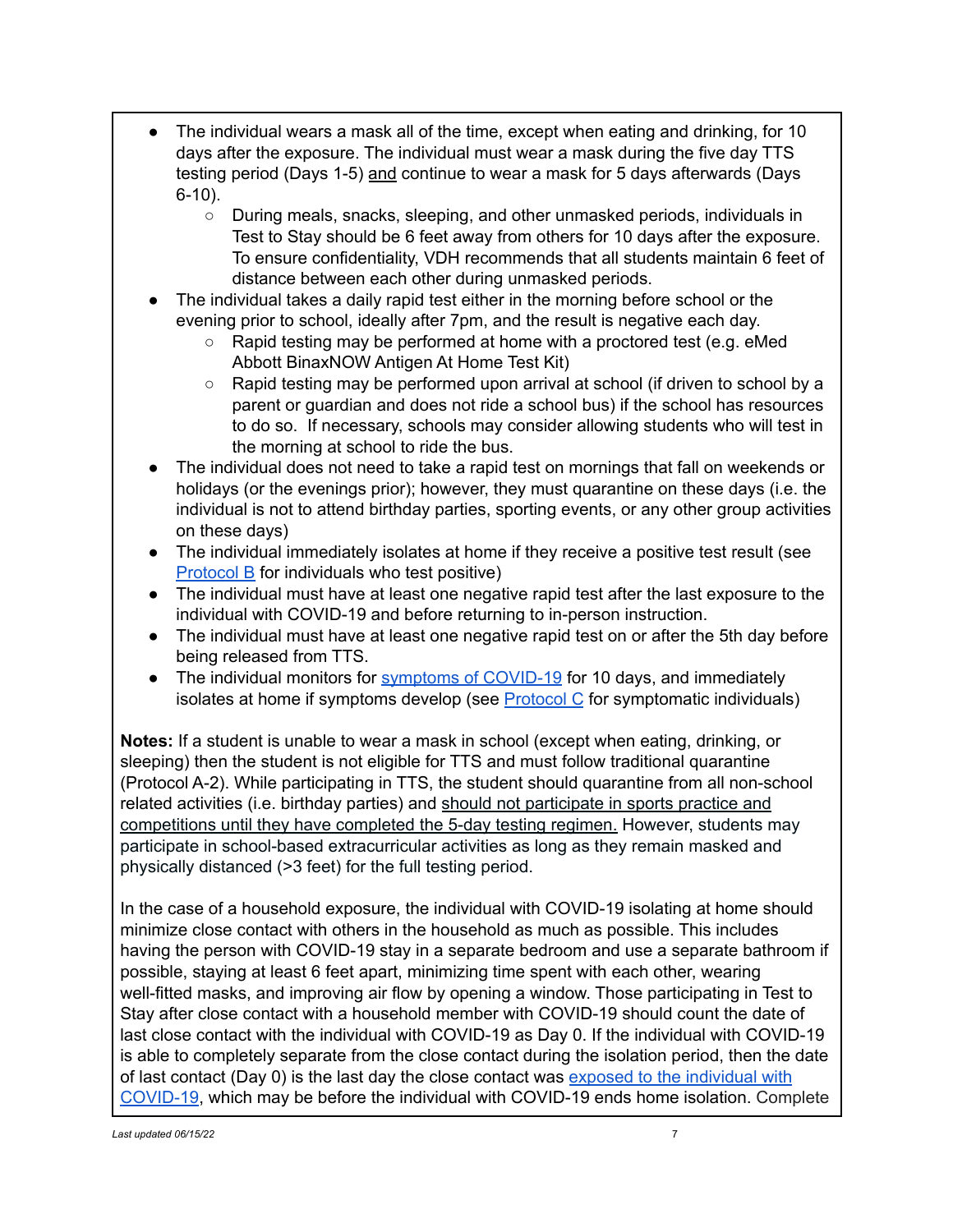separation means not having close contact exposure the entire time the person with COVID-19 is isolating.

If the individual with COVID-19 is **not** able to completely separate from the household contact, then the exposure is considered **ongoing**. Complete separation means not having close contact exposure the entire time the person with COVID-19 is isolating at home. In cases of an ongoing household exposure, the CDC recommends that the exposed household contact begin quarantine at home immediately and continue to quarantine at home for an additional 5 days starting the day after the end of isolation for the person with COVID-19. If the household close contact in this case is eligible to participate in Test to Stay, they would begin the testing period and return to school **after** the household member's home isolation period is over. The individual must have at least one negative rapid test after the last exposure to the individual with COVID-19 (Day 0) and before returning to school or the ECE program.

# **Protocol A-2: Traditional Quarantine**

**Duration:** 5 days from the date of exposure, followed by 5 days of mask use.

**Return to School:** Close contacts who remain asymptomatic should quarantine at home for 5 days (Day 1-5), followed by 5 days of mask use after return to school (Days 6-10). It is recommended to test for COVID-19 5 days after the exposure.

- The individual should immediately isolate at home if they receive a positive test result (see Protocol B for individuals who test positive.)
- The individual should continue to monitor for symptoms of COVID-19 for 10 days, and immediately isolate at home if symptoms develop (see Protocol C for symptomatic individuals.)

**Notes:** If an individual is unable to wear a mask, including all students <2 years of age, they should quarantine at home for the full 10 days.

Resources:

VDH When to End Home Isolation and Quarantine Infographic What to do if you were potentially exposed to coronavirus disease (COVID-19)

# **If an individual participating in TTS tests positive for COVID-19, they must immediately isolate themselves according to existing isolation protocols (Protocol B).**

## **Protocol B: For individuals who test positive for COVID-19**

Any individual who tests positive for COVID-19 - whether vaccinated or unvaccinated, close contact or not a close contact - should follow Protocol B (see chart below.) This includes individuals who have a positive test result during TTS.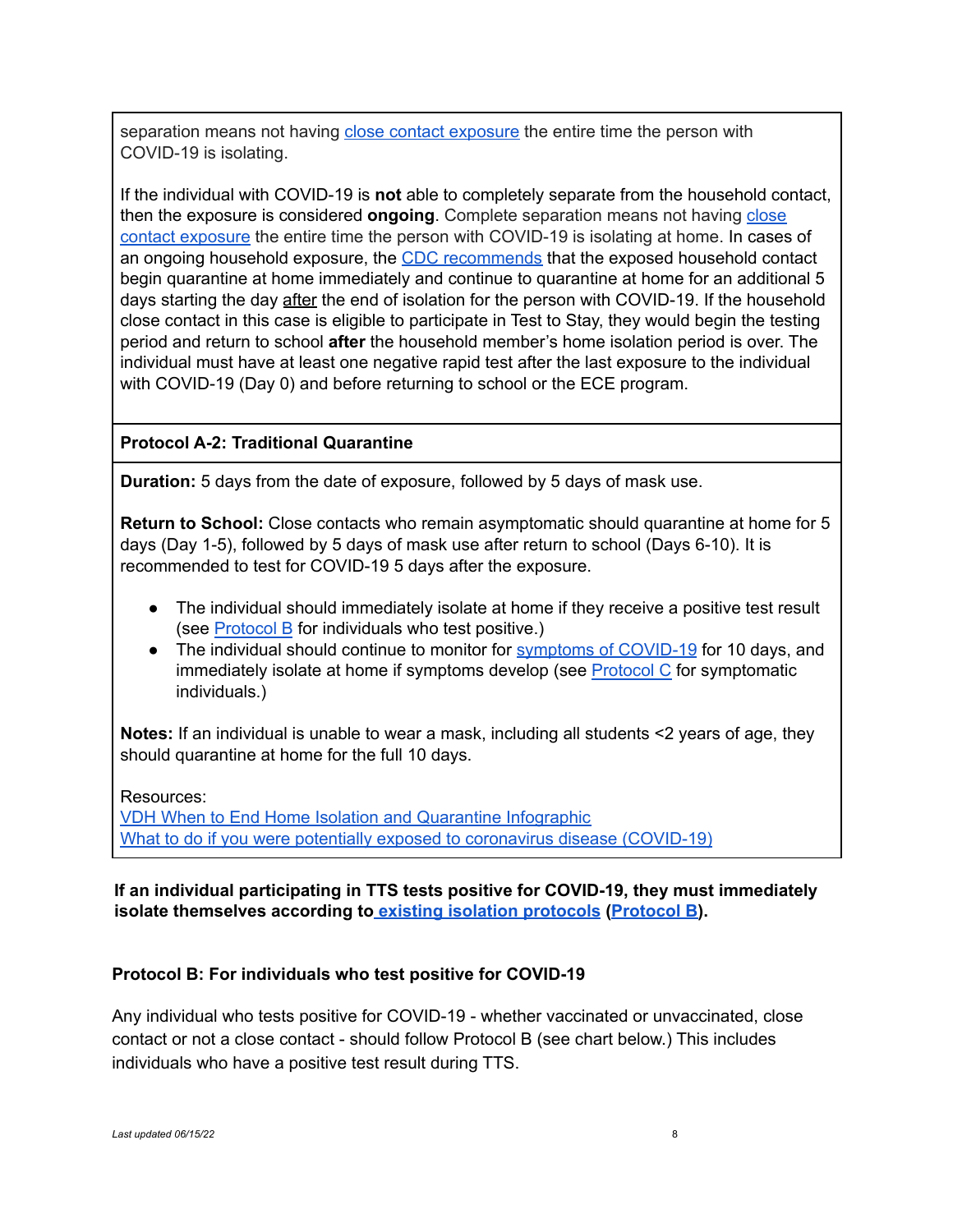A positive test may be a rapid test (at-home or performed in a pharmacy or healthcare facility) or a PCR test. For more information on testing please see VDH COVID-19 Testing. A positive rapid test in an unvaccinated student exposed to COVID-19 during TTS does not require confirmatory PCR testing as per CDC Guidance for Antigen Testing for SARS-CoV-2.

# **Protocol B: For individuals who test positive for COVID-19 (Isolation)**

# **Eligible for Test to Stay:** No

**Brief Summary:** Individuals who test positive for COVID-19 must isolate at home for 5 days, followed by mask use for the next 5 days if there are no symptoms or symptoms are resolving. This applies to anyone who tests positive, even if they are fully vaccinated, regardless of the presence or absence of symptoms.

**Duration:** Minimum of 5 days of isolation from the start of symptoms or positive test result, followed by 5 days of mask use.

**Return to School:** Individuals who isolate for a positive test for COVID-19 may return to school when the following four criteria are met:

- At least 5 days have passed since symptoms first appeared, and
- At least 24 hours with no fever without fever-reducing medication, and
- Other symptoms are resolving, and
- Able to mask for the next 5 days.

If the individual tested positive and never had any symptoms, they may return to school when:

- At least 5 days have passed since the date of their first positive COVID-19 test, and
- They continue to have no symptoms since the test, and
- Able to mask for the next 5 days.

**Notes:** If an individual is unable to wear a mask, including those less than 2 years of age, they should isolate at home for the full 10 days from the start of symptoms or positive test result. A return-to-school note from a healthcare provider is NOT necessary. A negative test at the completion of isolation is NOT required nor recommended. The CDC recommends that if an individual has access to a test and wants to test, that the best approach is to use an antigen test towards the end of the 5-day isolation period, to collect the sample only if fever-free for 24 hours without use of fever-reducing medication and with other symptoms improving. If the test result is positive, the individual should continue to isolate until day 10. If the test result is negative, the individual can end isolation but should continue to wear a mask around others until day 10.

Resources:

VDH When to End Home Isolation and Quarantine Infographic What to do if you have confirmed or suspected coronavirus disease (COVID-19)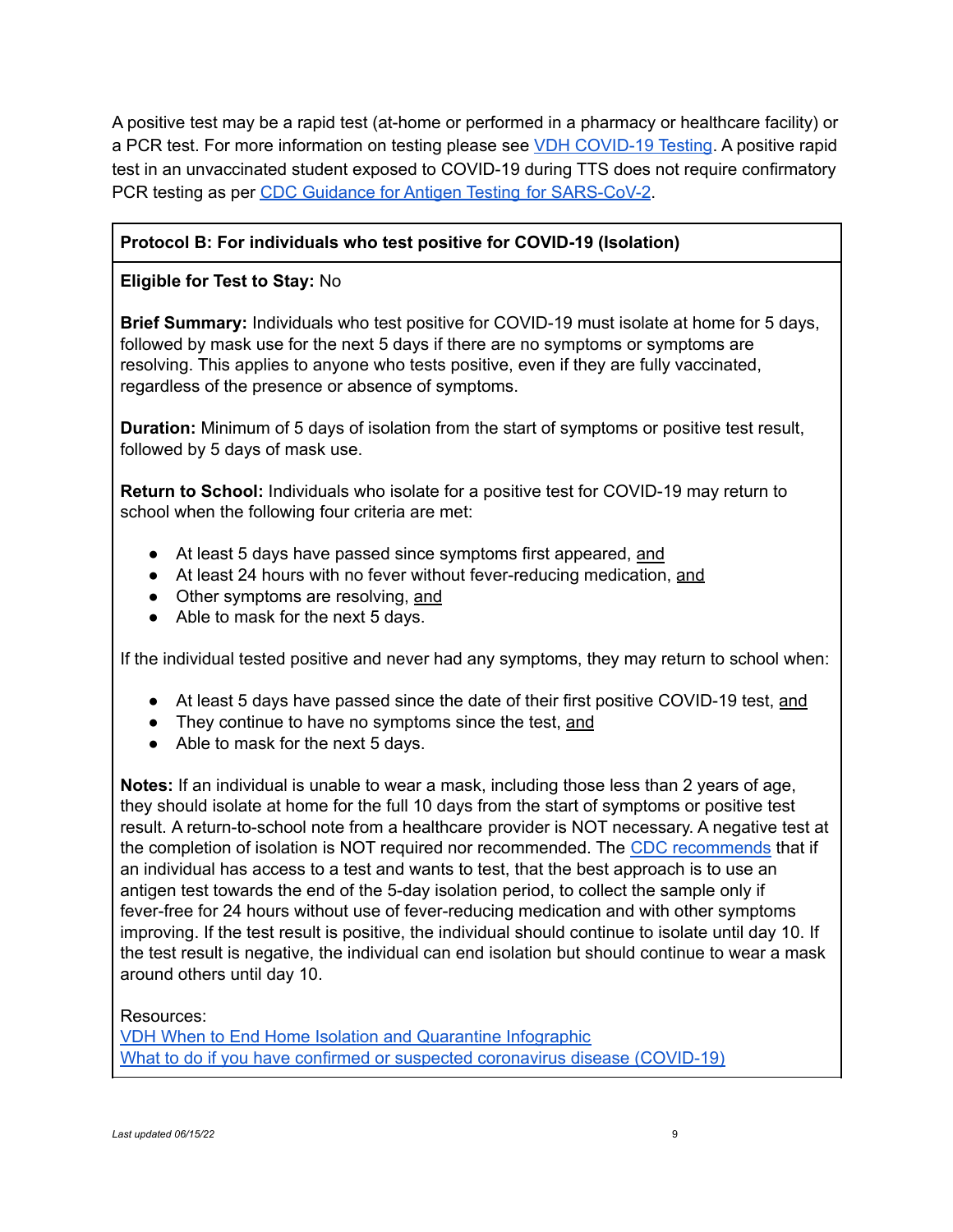# **Protocol C: For symptomatic individuals**

Any individual (vaccinated or unvaccinated) who develops symptoms of COVID-19 must isolate at home. This includes individuals who develop symptoms while enrolled in TTS. The duration of isolation will depend on several factors including testing and evaluation by a healthcare provider.

# **Protocol C: For symptomatic individuals (Isolation)**

# **Eligible for Test to Stay:** No

**Brief Summary:** Individuals who have symptoms of COVID-19 must isolate at home. Duration of isolation will be dependent on testing and/or evaluation by a healthcare provider. If no testing or clinical evaluation is performed, then the individual must isolate at home for a minimum of 5 days, followed by 5 days of mask use if there are no symptoms or symptoms are resolving. Please see the VDH Flowchart for K-12 and Child Care Parents for further details.

**Duration:** Variable

**Return to School:** Please see the VDH Flowchart for K-12 and Child Care Parents for guidance on evaluation, testing, and return to school.

**Notes:** If a close contact is symptomatic but does not have COVID-19 (determined through testing and/or evaluation by a healthcare provider), they are no longer eligible for TTS and must instead follow traditional quarantine (Protocol A-2).

Resources:

What to do if you have confirmed or suspected coronavirus disease (COVID-19) VDH Flowchart for K-12 and Child Care Parents: What to do if my child is ill or exposed to COVID-19?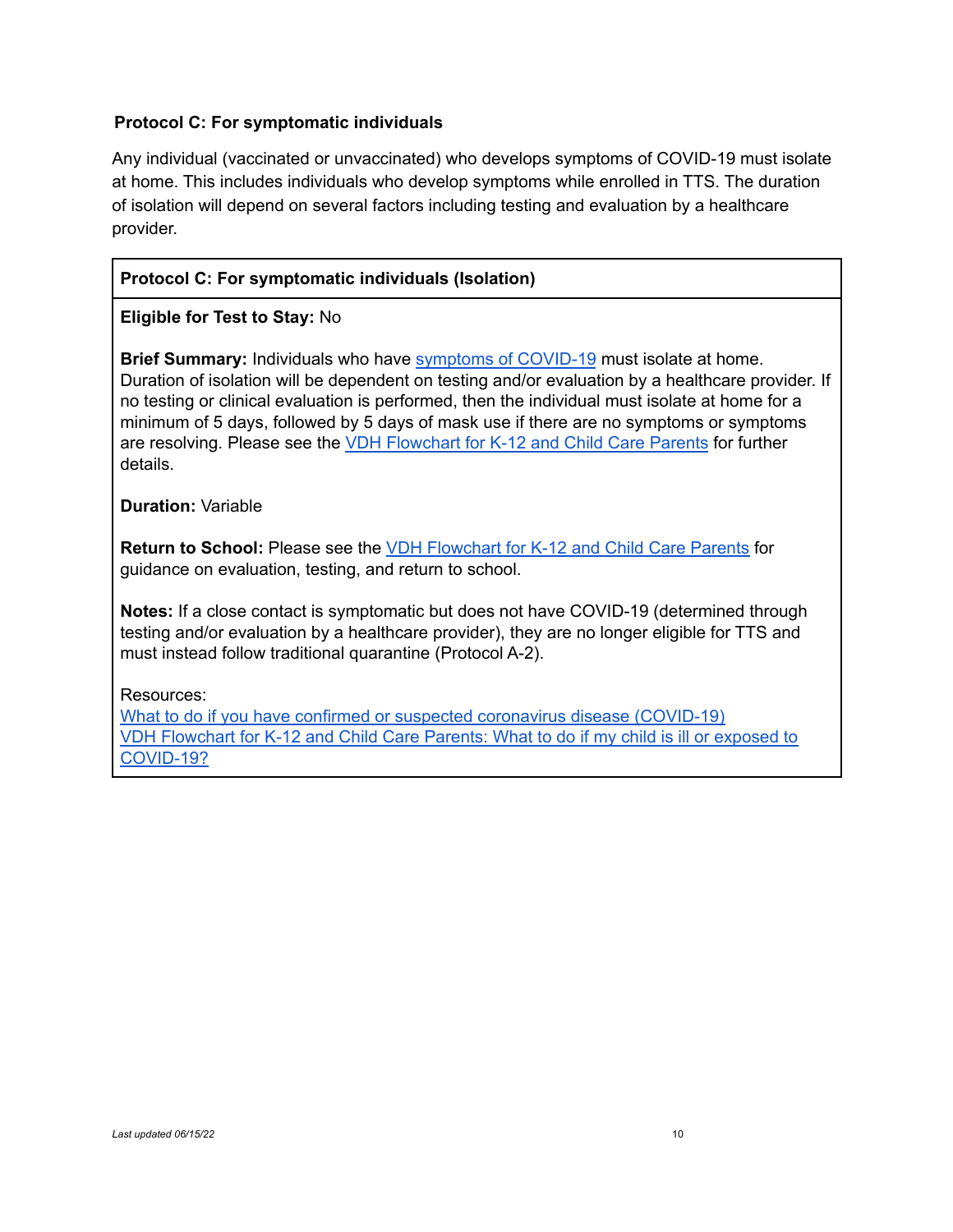#### **Frequently Asked Questions**

## **Why are students enrolled in TTS allowed to participate in some extracurricular activities, but not sports practices or competitions?**

Close contact team sports and indoor sports are known to represent a higher risk for COVID-19 transmission. Extracurricular activities in which a student remains consistently and correctly masked and physically distanced (>3 feet) for the full testing period represent a much lower risk for COVID-19 transmission. For this reason, the safest option is for students who have had an exposure to COVID-19 to refrain from high risk activities like sports until they complete the 5 day testing period for TTS.

Once the 5 day testing period for TTS is complete, students can participate in sports as long as they can adhere to strict mask usage on days 6-10, including during play. If strict mask use is not possible, participating in sports should be delayed until after day 10. Schools and families should be aware that team sports or other extracurricular activities, especially indoor activities involving shouting or singing, increase the risk of SARS-CoV2 transmission.

## **Can a K-12 student attend before or after school care while participating in TTS?**

Similar to extracurricular activities, students may continue to attend before or after school care while participating in TTS as long as they are able to wear a mask consistently and correctly, remain >3 feet from others (or >6 feet from others while eating or drinking, see VDH Isolation and Quarantine FAQs for K-12 Schools), and have the school's approval to do so.

The school must have a plan in place for checking the student's test result, symptom status, and ability to wear a mask prior to allowing the student to enter before school care. If this is not feasible for the school, then the school may not allow the TTS participant to attend before school care.

## **If a student enrolled in Test to Stay develops symptoms, but has a negative test, may they still go to school?**

No. Any student who develops symptoms must isolate at home. Even if the student has a negative test and/or an evaluation by a health care provider finds an alternative diagnosis to explain the symptoms, the student must complete traditional quarantine at home. They are not eligible to continue to participate in TTS.

## **If an asymptomatic student in TTS has a positive rapid antigen test, do they require a confirmatory PCR test? What happens if a parent obtains a PCR test for their student and the result is negative?**

Students with a positive rapid test must isolate at home (see Protocol B) and are no longer eligible to participate in TTS. CDC Guidelines do not require confirmatory PCR testing if the person with the positive antigen test is 1) symptomatic, or 2) a close contact of a known case. Therefore, individuals in TTS (who are close contacts by definition) do not need a confirmatory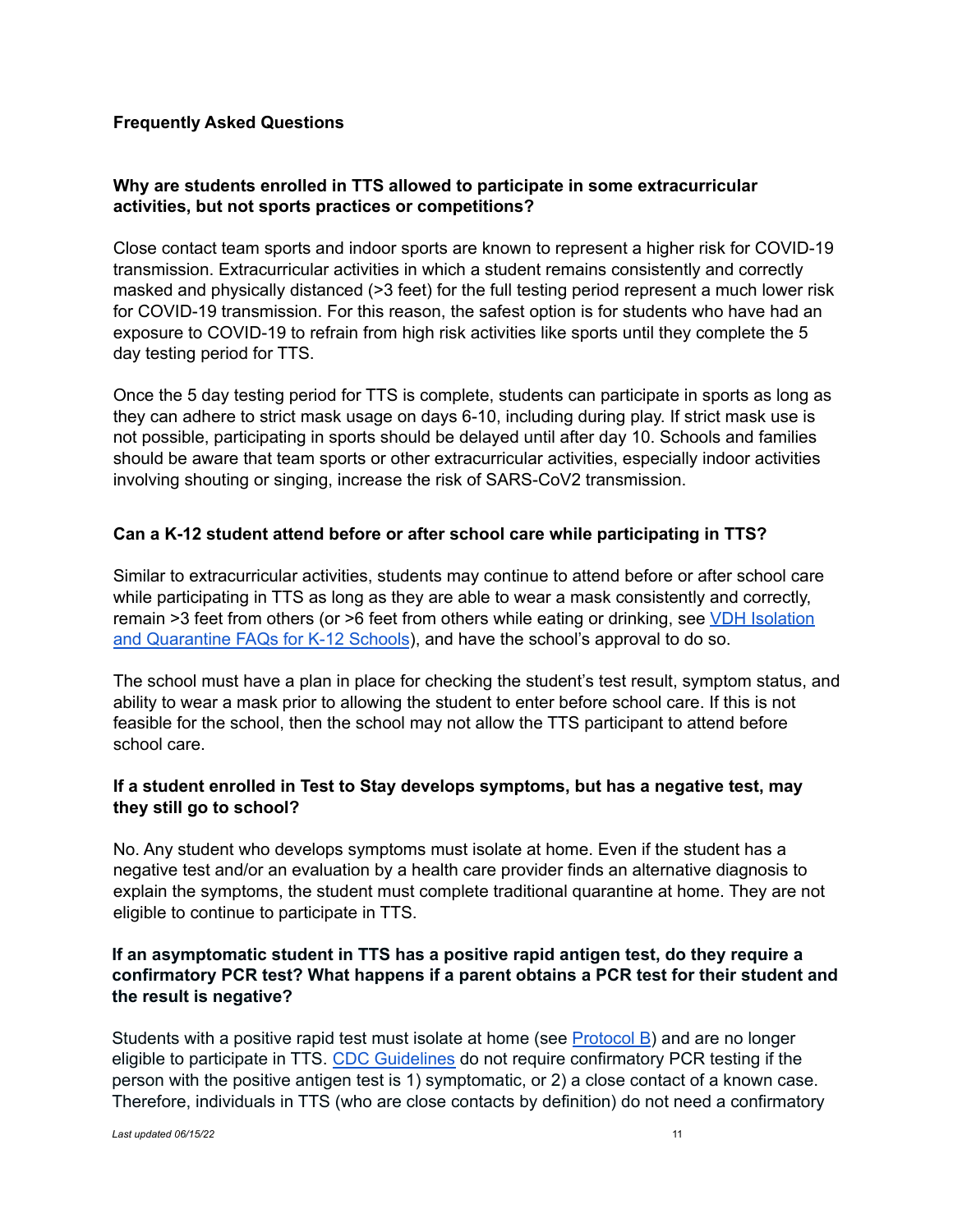PCR. If a PCR is obtained anyway and is negative, the student is still no longer eligible to participate in TTS and must complete isolation at home.

# **What happens if the 5th day of testing occurs during a weekend, holiday, or extended break?**

The individual must have at least one negative rapid test on or after the 5th day before being released from TTS. If the first day back to school or the ECE program following an extended break is 10 days or more after the exposure, the student does not need to be tested upon return to school provided that they have not experienced any symptoms.

## **How will a parent/guardian conducting an at-home proctored COVID-19 test communicate the results to the school or child care center?**

VDH encourages schools and child care centers to develop a secure mechanism for receiving results from at-home proctored tests. Child care centers may also consider alternative options such as obtaining parental attestation of the test results before the individual may proceed with participation in school or child care.

# **Can students participating in TTS also be tested through the ViSSTA program's screening testing?**

No. The Virginia School Screening Testing for Assurance program, or ViSSTA, is a COVID-19 screening testing program that excludes individuals with known symptoms or exposure to COVID-19. Since all students participating in Test to Stay have a known COVID-19 exposure (they are a close contact), they should not participate in ViSSTA screening testing. Once the student has completed the Test to Stay testing period, they may begin participating in ViSSTA screening testing again. They may rejoin screening testing on Day 6 after exposure (after completing the Test to Stay 5 day testing period). The same would apply to an individual returning to school after completing 5 days of at home quarantine after an exposure.

# **Why is mask use required on weekends and holidays during Test to Stay when the student is not at school or the ECE program?**

The CDC recommends that for the first 5 days after an exposure those in quarantine stay home, away from others in the community, and wear a well-fitting mask around others at home if possible. This time frame is when the individual is considered most infectious, and masking at home may help protect high risk individuals (grandparents, young siblings, or individuals with high risk conditions.)

If an individual in Test to Stay tests negative 5 days after the exposure, they may leave the house, but should continue to wear a well-fitting mask around others at home and in public until 10 days after the exposure. The individual may still be infectious, and wearing a mask will protect others in the home, at school, and in public from being exposed to COVID-19. It is recognized that it is not always feasible for a student, especially a young child, to mask at home all of the time, so attempting to keep physical distancing in place between the student and high risk individuals as much as possible may be a reasonable alternative at home.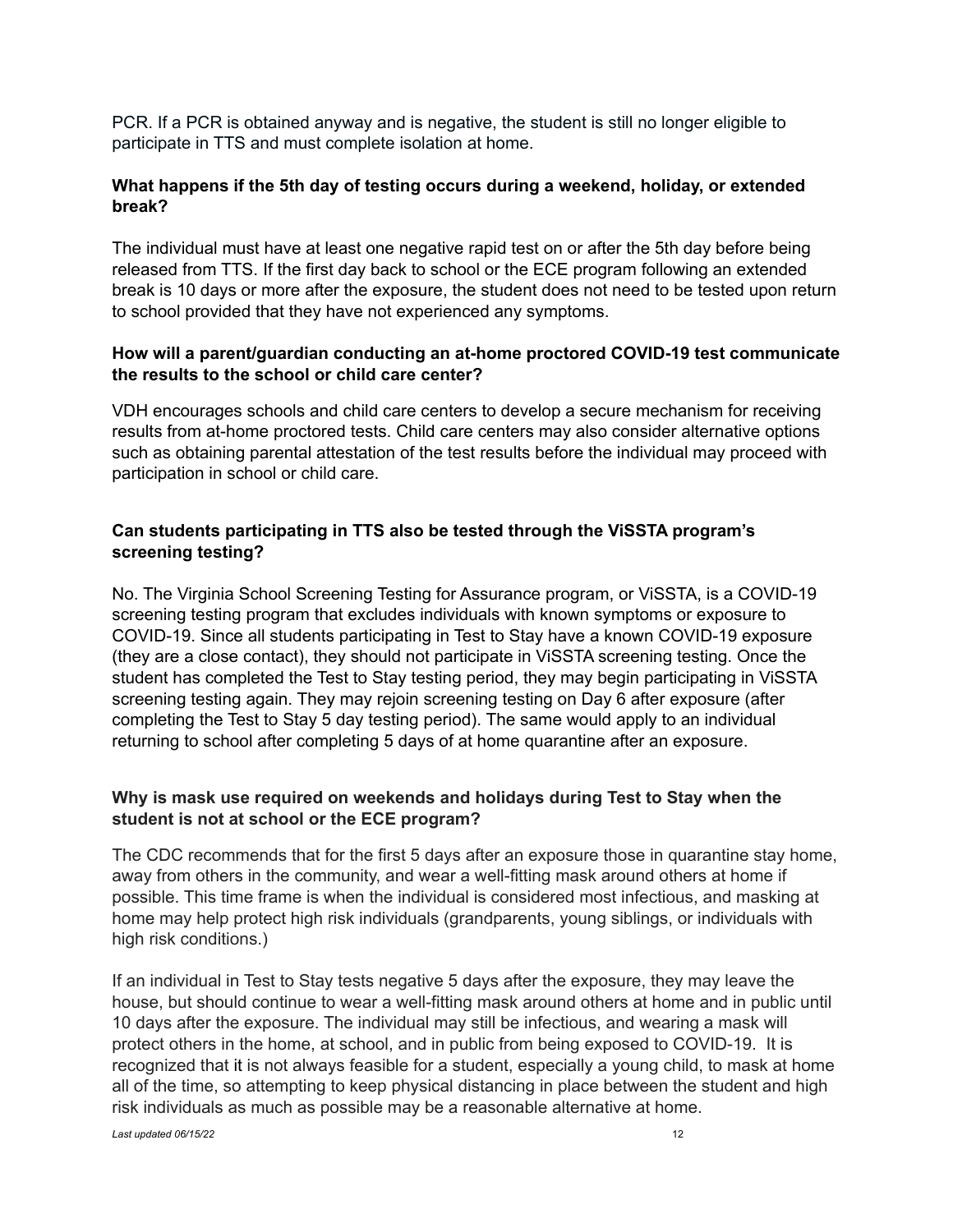# **If a student enrolls in Test to Stay after an exposure to a household member with COVID-19, when should the student start the testing period and return to in-person instruction?**

The individual participating in Test to Stay should begin the testing period after the last date of close contact exposure to the individual with COVID-19. If the individual with COVID-19 is **not** able to completely separate from the household contact, then the exposure is considered **ongoing**. In this case, If the individual with COVID-19 ended home isolation on Day 5, this counts as the last day of close contact exposure (Day 0) for the individual participating in Test to Stay. (The individual with COVID-19 may end home isolation on Day 5, assuming they have had no fever for 24 hours without use of fever-reducing medication and their other symptoms have improved.) The individual participating in TTS must have a negative COVID-19 test after the last close contact exposure to the individual with COVID-19 and before returning to in-person instruction.

# **If a student identified as a close contact continues to be exposed to a household member with COVID-19 on Days 6-10 after the individual with COVID-19's home isolation has ended, does the student have to wait until after Day 10 to enroll in Test to Stay?**

No. If the individual with COVID-19 ended home isolation on Day 5, this counts as the last day of close contact exposure (Day 0) for the individual participating in Test to Stay, assuming they were not able to completely separate within the household. The individual participating in Test to Stay may return to school after having a negative COVID-19 test and then continue the Test to Stay testing period.